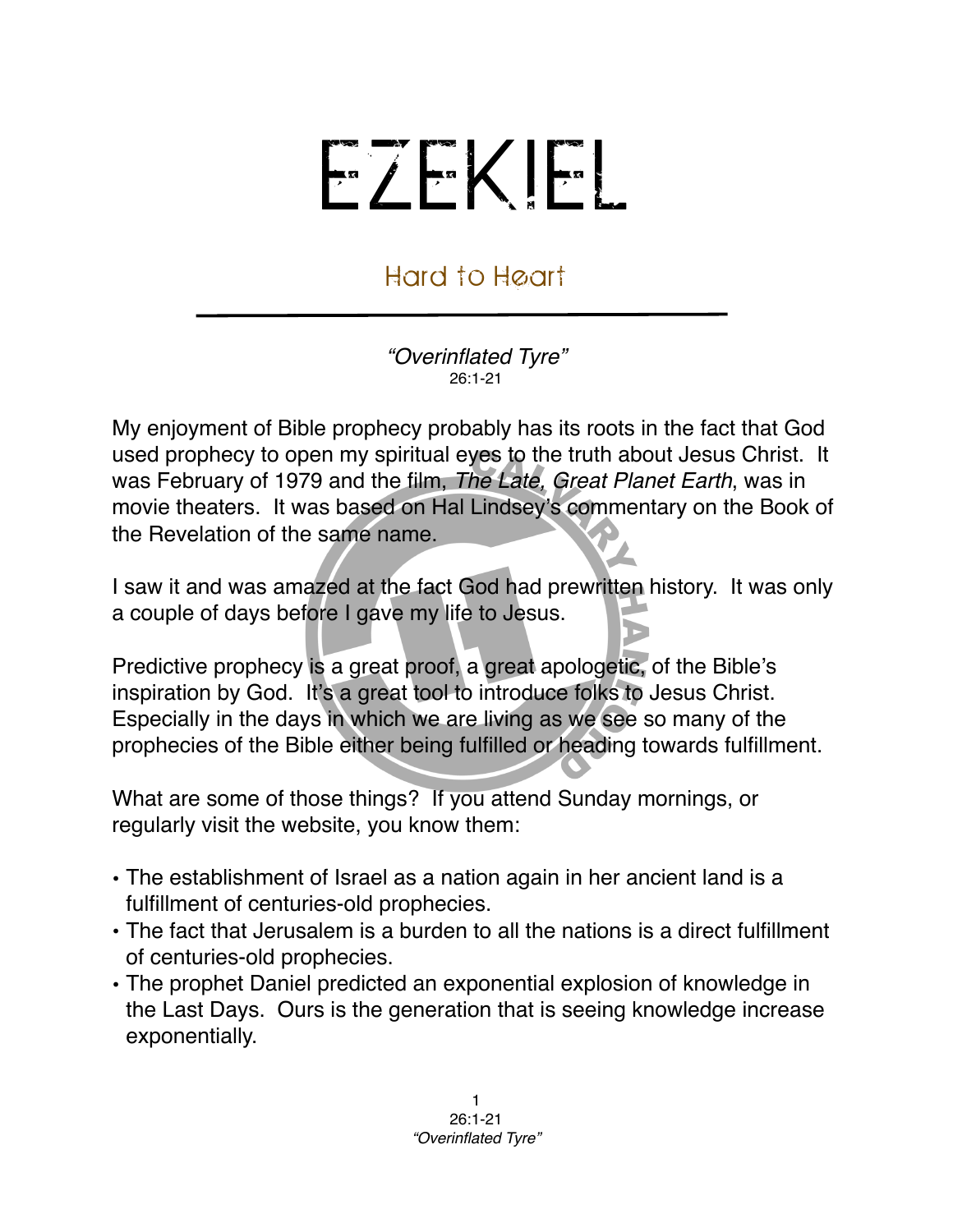- The technology to unite the world in a single system of commerce involving some sort of personal identifier, predicted 2000 years ago, is now possible.
- A very specific coalition of nations, listed by name, coming against Israel in the Last Days was predicted 2500 years ago by Ezekiel. Those nations are lining-up just as you'd expect.

Our passage in Ezekiel is a great example of predictive prophecy coming true in actual human history. I want to look at it from that perspective - as a proof of the Bible's inspiration.

The next three chapters, 26-28, deal with the nation of Tyre. It was located on the eastern shore of the Mediterranean Sea and was one of the most ancient and prosperous cities in history. From Herodotus, the father of modern history, it can be argued that the city goes back to 2700BC.

The city of Tyre had a rather interesting geographical situation. About half a mile off the eastern shore of the Mediterranean Sea stood a small rocky island on which the original city of Tyre was most likely founded. Some time after the founding of this island city, the mainland city of Tyre was founded.

Due to its advantageous geographical position and good ports, Tyre became one of the wealthiest trading cities in history. During the reigns of King David and King Solomon (1000BC), Hiram, king of Tyre, played a major role in the acquisition of building materials for important structures such as the Israelite kings' houses and the first temple. In numerous biblical passages the text states that Hiram sent cedar trees, carpenters, masons, and builders to Israel (2Samuel 5:11) because of the Tyrians' renowned skill in timber cutting (1Kings 5:1-18). In addition, the Tyrians were equally well known for their remarkable ability to navigate the seas during Solomon's era. Second Chronicles documents that Hiram sent ships and "servants who knew the sea" to work with Solomon's men in acquiring gold from foreign lands (2Chronicles 8:18).

During the time of Ezekiel Tyre was well established and renowned for its building, manufacturing, and trade. Ezekiel said of Tyre: "Your builders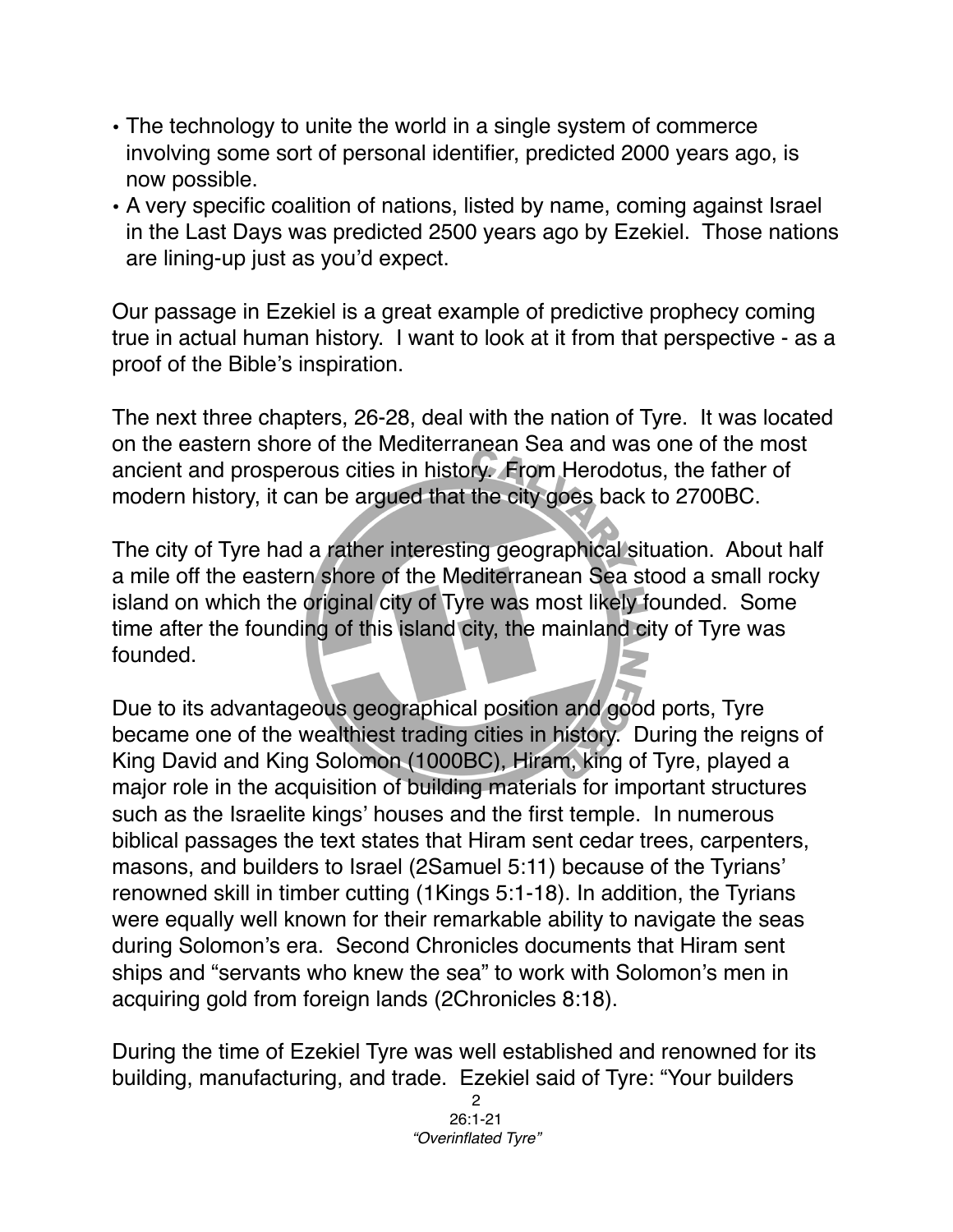have perfected your beauty" (27:4), and then he proceeded to list several different kinds of wood and imported materials used by the Tyrians (27:3-11). The prophet stated: "When your wares went out by sea, you satisfied many people; you enriched the kings of the earth with your many luxury goods and your merchandise" (27:33).

I want to take a quick cruise through chapter twenty-six, looking at its major details, but mostly show its place in predictive prophecy.

(I'd like to state, too, that a lot of the specific, historical information I cite comes from the research of Kyle Butt of *Apologetics Press*. Thanks, Kyle!).

God delivered His accusation against Tyre in verses one and two.

Ezekiel 26:1 And it came to pass in the eleventh year, on the first day of the month, that the word of the Lord came to me, saying,

Ezekiel 26:2 "Son of man, because Tyre has said against Jerusalem, 'Aha! She is broken who was the gateway of the peoples; now she is turned over to me; I shall be filled; she is laid waste.'

Tyre was accused with seeking to benefit commercially and materially from the overthrow of Jerusalem.

Throughout the next three chapters we will see how Tyre was materially prosperous but spiritually impoverished. She stands for us as an example of trying to gain the whole world but losing your soul.

A general statement of her judgment follows in verses three through six.

Ezekiel 26:3 "Therefore thus says the Lord God: 'Behold, I am against you, O Tyre, and will cause many nations to come up against you, as the sea causes its waves to come up.

Ezekiel 26:4 And they shall destroy the walls of Tyre and break down her towers; I will also scrape her dust from her, and make her like the top of a rock.

Ezekiel 26:5 It shall be a place for spreading nets in the midst of the sea, for I have spoken,' says the Lord God; 'it shall become plunder for the nations.

Ezekiel 26:6 Also her daughter villages which are in the fields shall be slain by the sword. Then they shall know that I am the Lord.'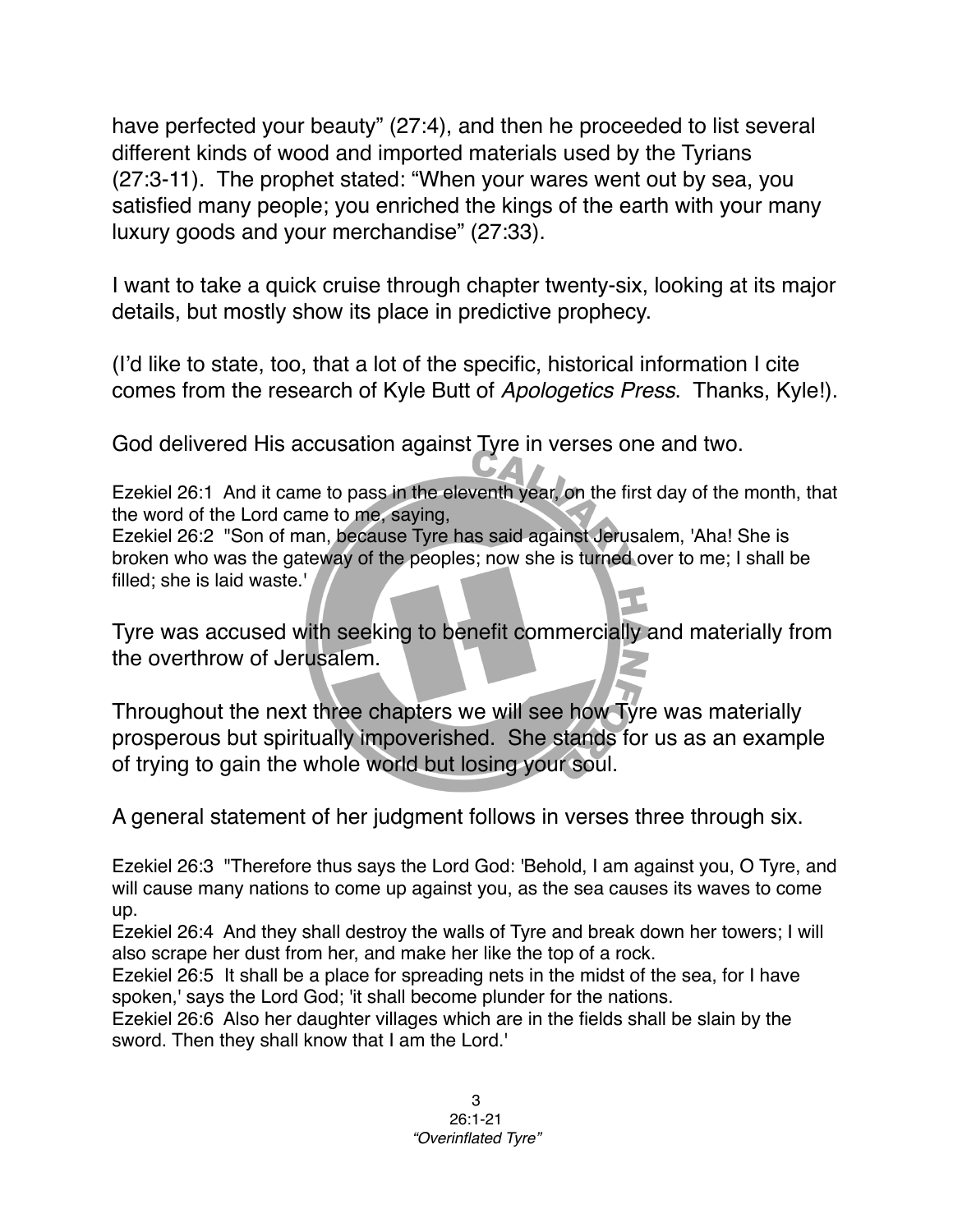God loves poetic justice. Trusting as they did in their secure position in the midst of the sea, God described her downfall over time as if each successive nation was like the relentless pounding of the waves. History supports this prediction. Babylon, Persia, the Greeks, the Ptolomies, the Seleucids, and Rome all came against Tyre until she lie in ruins.

It's this next section, verses seven through fourteen, that are of interest with regard to predictive prophecy.

Ezekiel 26:7 "For thus says the Lord God: 'Behold, I will bring against Tyre from the north Nebuchadnezzar king of Babylon, king of kings, with horses, with chariots, and with horsemen, and an army with many people.

Ezekiel 26:8 He will slay with the sword your daughter villages in the fields; he will heap up a siege mound against you, build a wall against you, and raise a defense against you.

Ezekiel 26:9 He will direct his battering rams against your walls, and with his axes he will break down your towers.

Ezekiel 26:10 Because of the abundance of his horses, their dust will cover you; your walls will shake at the noise of the horsemen, the wagons, and the chariots, when he enters your gates, as men enter a city that has been breached.

Ezekiel 26:11 With the hooves of his horses he will trample all your streets; he will slay your people by the sword, and your strong pillars will fall to the ground.

Ezekiel 26:12 They will plunder your riches and pillage your merchandise; they will break down your walls and destroy your pleasant houses; they will lay your stones, your timber, and your soil in the midst of the water.

Ezekiel 26:13 I will put an end to the sound of your songs, and the sound of your harps shall be heard no more.

Ezekiel 26:14 I will make you like the top of a rock; you shall be a place for spreading nets, and you shall never be rebuilt, for I the Lord have spoken,' says the Lord God.

Ezekiel predicted six things:

- 1. Many nations would come against Tyre.
- 2. The inhabitants of the villages and fields of Tyre would be slain.
- 3. Nebuchadnezzar would build a siege mound against the city.
- 4. The city would be broken down and the stones, timber, and soil would be thrown in "the midst of the water."
- 5. The city would become a "place for spreading nets."
- 6. The city would never be rebuilt.

4 26:1-21 *"Overinflated Tyre"*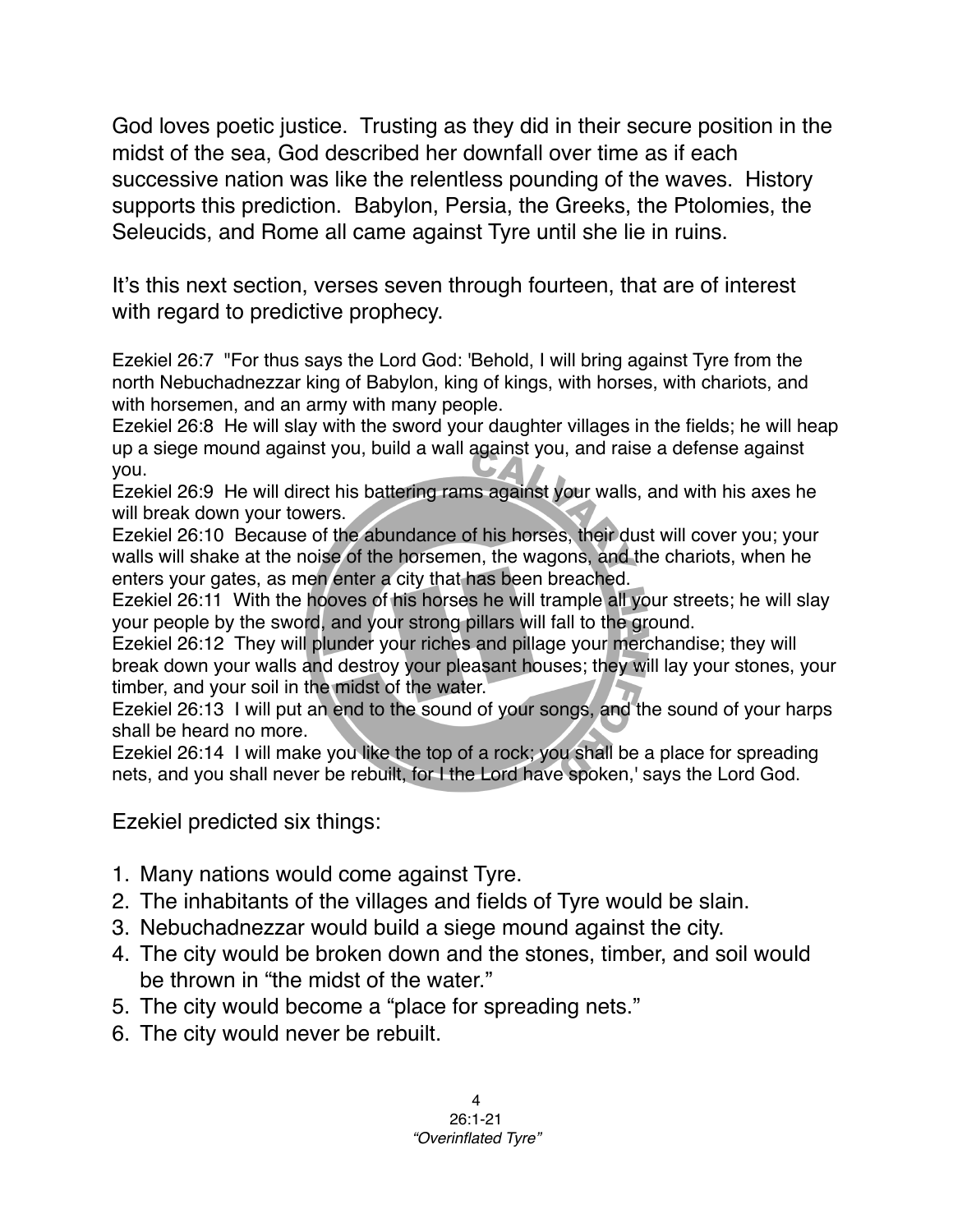King Nebuchadnezzar of Babylon came against Tyre within a few months of this dated prophecy. He did not, however, do the rest of the things Ezekiel listed. What's that all about?

Ezekiel began his prophecy by stating that "many nations" would come against Tyre (26:3). Then he proceeded to name Nebuchadnezzar, and stated that "he" would build a siege mound, "he" would slay with the sword, and "he" would do numerous other things (26:7-11). In 26:12 the pronoun shifts from the singular "he" to the plural "they." It is in verse twelve and following that Ezekiel predicts that "they" will lay the stones and building material of Tyre in the "midst of the waters."

The shift in pronouns is significant since it shifts the subject of the action from Nebuchadnezzar ("he") back to many nations ("they"). As I stated earlier, history records that many nations did come against Tyre.

But perhaps most stunning feature of this prophecy is the historical fulfillment of the words in verse twelve, "they will lay your stones, your timber, and your soil in the midst of the water."

Enter Alexander the Great. Alexander said he wanted to make a personal sacrifice in the temple of Heracles on the island city of Tyre. You really didn't want Alexander and his forces inside your city! Because the Tyrians considered their island refuge virtually impregnable, with war machines covering the walls, and rapidly moving water acting as an effective barrier from land attack, they refused his request.

Upon hearing their refusal Alexander immediately set to work on a plan to besiege and conquer the city. He set upon the task of building a land bridge (or cause way) from the mainland city of Tyre to the island city. To do it he demolished the mainland city and set many tens of thousands of men to work carrying stones to construct the bridge.

A historian described the final siege in these words:

Alexander was able to obtain ships from Sidon, Greek allies and Cyprus to form a blockade around Tyre. When the cause way was within artillery range of Tyre, Alexander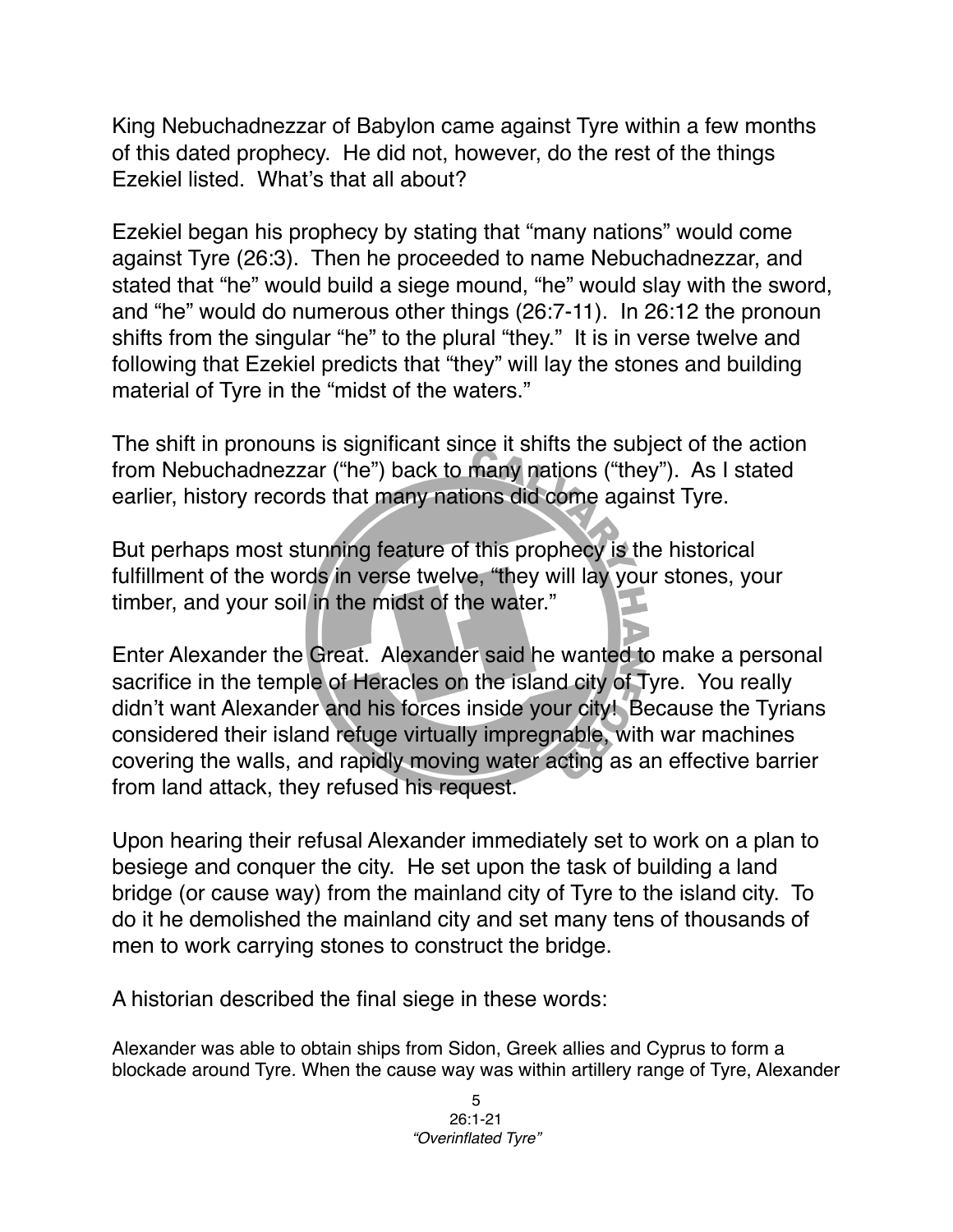brought up stone throwers and light catapults, reinforced by archers and slingers, for a saturation barrage. Battle engineers constructed several naval battering rams which smashed through the walls of Tyre. Though courageous, the Tyrians were no match for Alexander's troops. Over 7,000 Tyrians died in the defense of their island. In contrast, only 400 Macedonians were killed.

The seven month siege, from January to July 332BC, was over. "The great city over which Hiram had once held sway was now utterly destroyed. Her king, Azimilik, and various other notables, including envoys from Carthage, had taken refuge in the temple of Melkart, and Alexander spared their lives. The remaining survivors, some 30,000 in number, he sold into slavery. Two thousand men of military age were crucified. Then Alexander went up into the temple, ripped the golden cords from the image of the god (now to be renamed, by decree, Apollo Philalexander), and made his long-delayed sacrifice: the most costly blood-offering even Melkart had ever received." (Green, p. 262).

## **It was an exact fulfillment of Ezekiel's prophecy hundreds of years prior!**

Skeptics remain skeptical, however, and point out that a city of Tyre still exists. They say, therefore, that Ezekiel's prophecy ultimately fails ʻthe test of a prophet.'

But the facts are that the bulk of the prophecy is about the mainland city, and it no longer exists. In fact, **it no longer can exist!**

One writer said,

[The mainland city of Tyre] was dismantled by Alexander the Great in his famous siege... and disappeared totally with the change of the coastline brought about by the dike and the alluvial deposits that changed Tyre into a peninsula (George Davis, *Fulfilled Prophecies that Prove the Bible*).

Another writer said,

Not content with crushing her, he took care that she never should revive; for he founded Alexandria as her substitute, and changed forever the track of the commerce of the world." (Edward Creasy, Fifteen Decisive Battles of the World, ch. 4).

The facts line-up perfectly with the words of verse nineteen. Let's read them in their context, beginning with verse fifteen.

> 6 26:1-21 *"Overinflated Tyre"*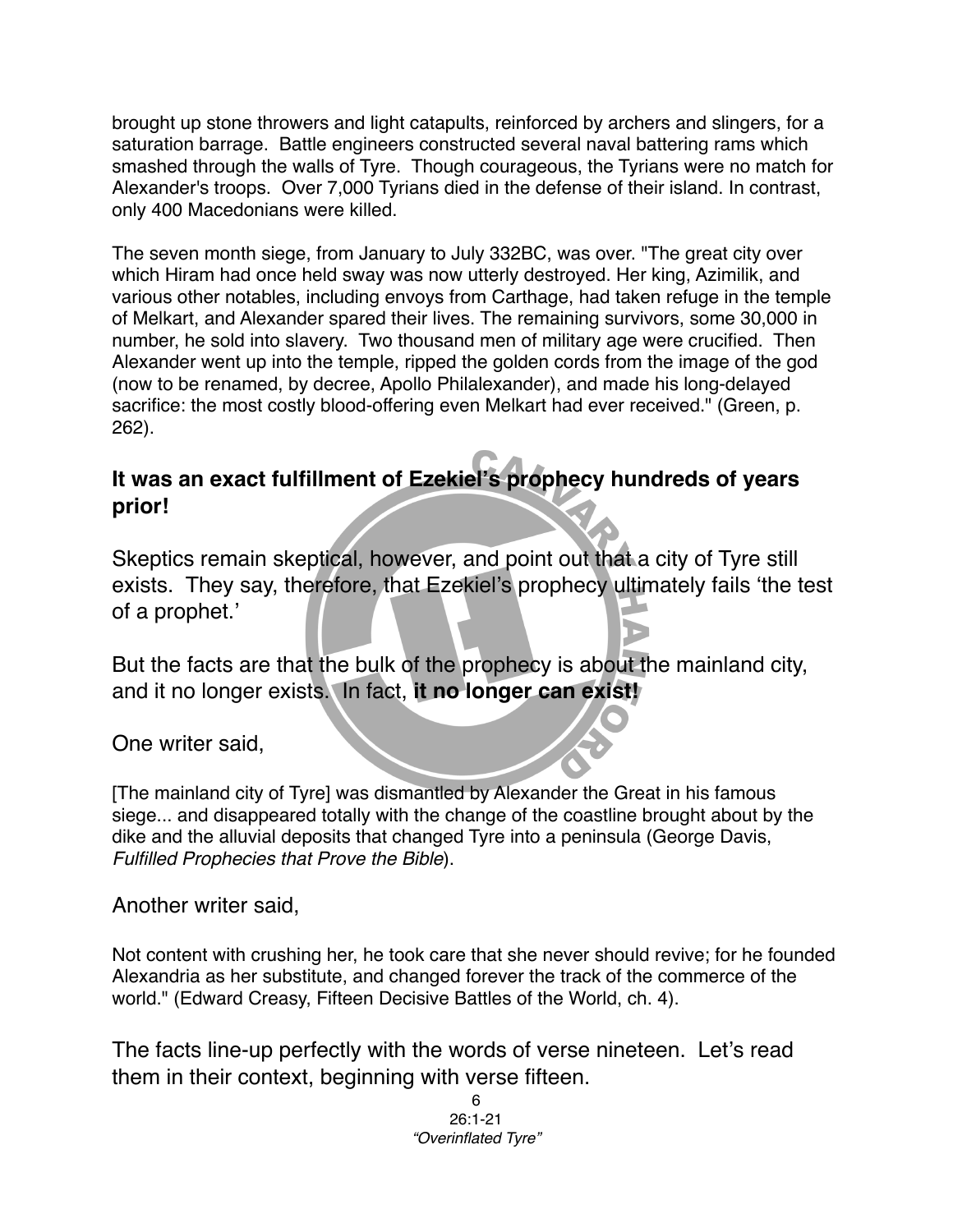Ezekiel 26:15 "Thus says the Lord God to Tyre: 'Will the coastlands not shake at the sound of your fall, when the wounded cry, when slaughter is made in the midst of you? Ezekiel 26:16 Then all the princes of the sea will come down from their thrones, lay aside their robes, and take off their embroidered garments; they will clothe themselves with trembling; they will sit on the ground, tremble every moment, and be astonished at you.

Ezekiel 26:17 And they will take up a lamentation for you, and say to you: "How you have perished, O one inhabited by seafaring men, O renowned city, Who was strong at sea, She and her inhabitants, Who caused their terror to be on all her inhabitants! Ezekiel 26:18 Now the coastlands tremble on the day of your fall; Yes, the coastlands by the sea are troubled at your departure." '

Ezekiel 26:19 "For thus says the Lord God: 'When I make you a desolate city, like cities that are not inhabited, **when I bring the deep upon you, and great waters cover you,**

That's an exact description of the mainland 'lost' city of Tyre today.

Let's close out the chapter.

Ezekiel 26:20 then I will bring you down with those who descend into the Pit, to the people of old, and I will make you dwell in the lowest part of the earth, in places desolate from antiquity, with those who go down to the Pit, so that you may never be inhabited; and I shall establish glory in the land of the living. Ezekiel 26:21 I will make you a terror, and you shall be no more; though you are sought for, you will never be found again,' says the Lord God."

"Pit" was a reference to the grave, and beyond that to what we know as Hades. It's described by Jesus in the Gospel of Luke when He tells the story about the rich man and Lazarus. There is a large compartment in the heart of the earth, existing in the spiritual realm, consisting of two chambers, or addresses. One is a place of rest that is called Paradise. The other a place of torment called Hades.

Nonbelievers who die still go to Hades to await their future resurrection from the dead and judgment at the Great White Throne. Believers no longer go to Paradise. It was emptied by Jesus after His resurrection. Now when a believer dies, you are absent from your body and present with your Lord.

The inhabitants of Tyre were bound for Hades. *They are there still!* Eventually they will be cast alive into the Lake of Fire.